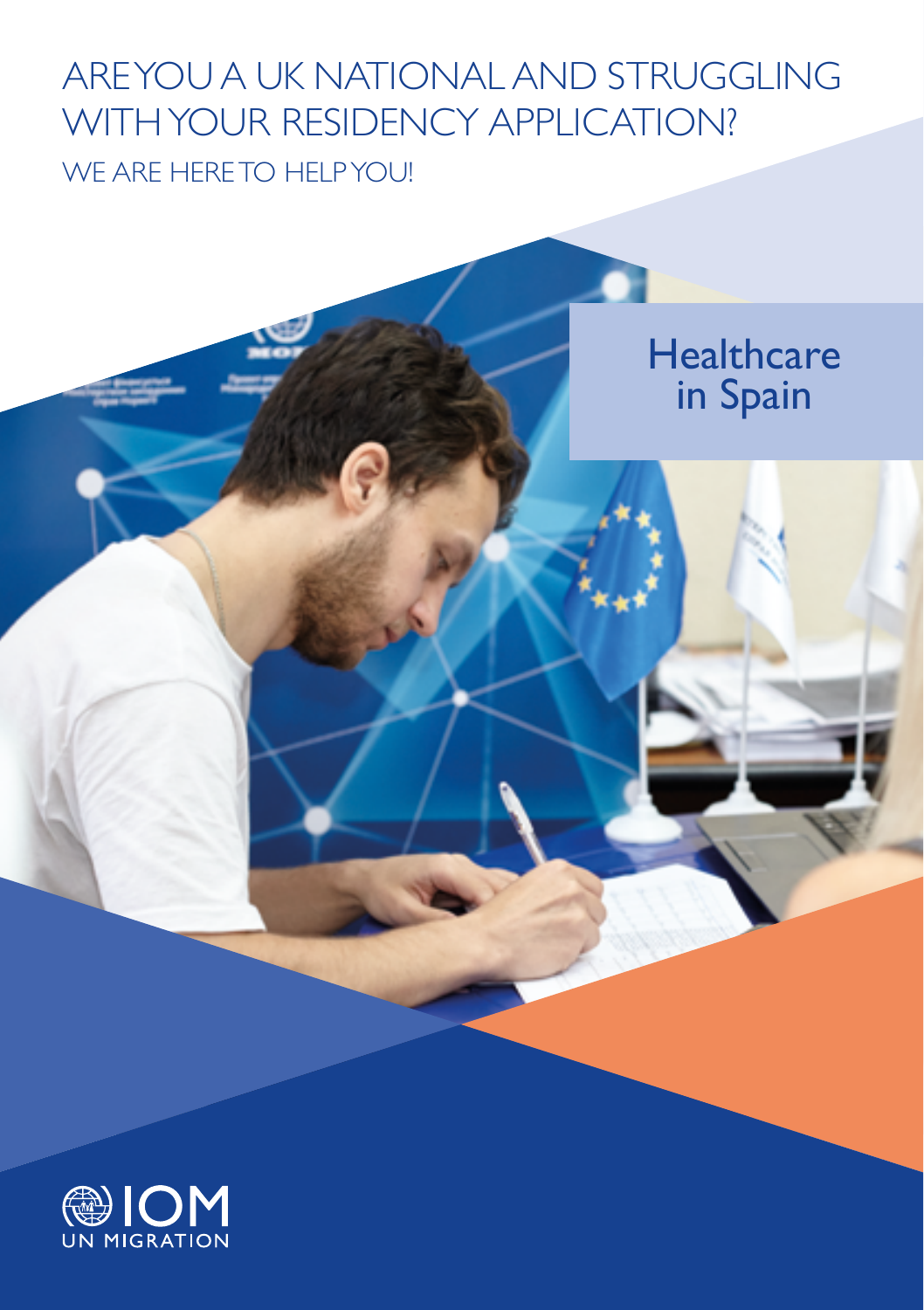# IF YOU ARE A UK NATIONAL LIVING IN SPAIN

You need to take steps to maintain your residency, now that the UK has left the EU. Through the UK Nationals Support Fund IOM provides support to UK nationals to help with their residency applications, through a phone helpline, email or face-to-face case support.

IOM's support is available mainly in Madrid, Andalusia and Murcia, however UK nationals living in other parts of Spain and who are struggling with their residency applications are eligible to receive support.

# HEALTHCARE IN SPAIN

This guide explains what you need to do in Spain to access healthcare depending on your circumstances.

All UK residents in Spain need to register to access healthcare in order to obtain their residency certificate.

The information in this section and any other Materials created by IOM in the context of the UK Nationals Support Fund project may contain third-party content, which is not created, owned, or administered by IOM. This section or other UKNSF Materials may also contain links to third-party sites.

Third-party content and links are for informational and convenience purposes only. The third-party content on this section or on the Materials may be the intellectual property of the third-party content provider, and permission to use such Materials must be requested from the copyright owner.

This section may host advice, opinions, and statements of various information providers. Although IOM makes reasonable efforts to obtain reliable content from third parties IOM does not represent or endorse the accuracy or reliability of any such content and assumes no responsibility for the accuracy or privacy practices of third-party content or links. Any reliance thereupon shall be at the User's own risk.

## Uk nationals access the Spanish National Health System in one of these ways:

#### 1. As a worker

As any other person working in Spain you will have access to healthcare in the national social security system. If you're working or self-employed in Spain, you're entitled to state healthcare on the same basis as a Spanish citizen. Your dependents will also have access to healthcare in Spain.

You can ask for your [health insurance number](http://www.seg-social.es/wps/portal/wss/internet/InformacionUtil/44539/44084) with your passport. In any INSS office. [Here](http://www.seg-social.es/wps/portal/wss/internet/Trabajadores/Afiliacion/10817/31190/572) you can download the TA1 to ask fo r your INSS number.

Register at your local health center with your social security number. Your dependants need to register separately: [http://www.](http://www.seg-social.es/wps/portal/wss/internet/Trabajadores?1dmy&urile=wcm%3apath%3a%2FPOIN_Contenidos_en%2FInternet%2F4983%2F10935%2F10938%2F30475%2F30476%2F#177505) [seg-social.es/wps/portal/wss/internet/](http://www.seg-social.es/wps/portal/wss/internet/Trabajadores?1dmy&urile=wcm%3apath%3a%2FPOIN_Contenidos_en%2FInternet%2F4983%2F10935%2F10938%2F30475%2F30476%2F#177505) [Trabajadores?1dmy&urile=wcm%3apath%3a](http://www.seg-social.es/wps/portal/wss/internet/Trabajadores?1dmy&urile=wcm%3apath%3a%2FPOIN_Contenidos_en%2FInternet%2F4983%2F10935%2F10938%2F30475%2F30476%2F#177505) [%2FPOIN\\_Contenidos\\_en%2FInternet%2F49](http://www.seg-social.es/wps/portal/wss/internet/Trabajadores?1dmy&urile=wcm%3apath%3a%2FPOIN_Contenidos_en%2FInternet%2F4983%2F10935%2F10938%2F30475%2F30476%2F#177505) [83%2F10935%2F10938%2F30475%2F30476](http://www.seg-social.es/wps/portal/wss/internet/Trabajadores?1dmy&urile=wcm%3apath%3a%2FPOIN_Contenidos_en%2FInternet%2F4983%2F10935%2F10938%2F30475%2F30476%2F#177505) [%2F#177505](http://www.seg-social.es/wps/portal/wss/internet/Trabajadores?1dmy&urile=wcm%3apath%3a%2FPOIN_Contenidos_en%2FInternet%2F4983%2F10935%2F10938%2F30475%2F30476%2F#177505) 

Once you've registered, you'll get a health insurance card. Take it with you whenever you visit a doctor

## 2. As an S1 form holder

You may be entitled to state healthcare paid for by the UK if you live in Spain and receive either:

- UK State Pension
- Some other 'exportable benefits'

If you have a UK State Pension, you must request an application form by phone from the Overseas Healthcare Services. This is part of the NHS Business Services Authority (BSA).

NHS Overseas Healthcare Services Telephone: +44 (0)191 218 1999

#### Monday to Friday, 8am to 6pm Saturday, 9am to 3pm

When you get your S1 form, you must register it with your local social security office (INSS). This will mean you and your dependents will be entitled to state healthcare on the same basis as a Spanish citizen.

## 3. Paying directly into the public health insurance on a monthly basis (Convenio Especial)

You can apply to join the public health insurance scheme. This is called the Convenio Especial. You pay a monthly fee to join the scheme, which gives you access to the Spanish health system. Find here, the specific process for [Madrid,](http://www.madrid.org/cs/Satellite?c=CM_ConvocaPrestac_FA&cid=1354293717459&language=es&noMostrarML=true&pagename=PortalCiudadano%2FCM_ConvocaPrestac_FA%2FPCIU_fichaConvocaPrestac) [Andalusia](https://www.sspa.juntadeandalucia.es/servicioandaluzdesalud/ciudadania/cobertura-sanitaria/convenios-especiales-para-la-prestacion-de-asistencia-sanitaria) and [Murcia](https://sede.carm.es/web/pagina?IDCONTENIDO=1581&IDTIPO=240&RASTRO=c$m40288)

Madrid: [http://www.madrid.org/cs/](http://www.madrid.org/cs/Satellite?c=CM_ConvocaPrestac_FA&cid=1354293717459&language=es&noMostrarML=true&pagename=PortalCiudadano%2FCM_ConvocaPrestac_FA%2FPCIU_fichaConvocaPrestac) [Satellite?c=CM\\_ConvocaPrestac\\_FA&cid=](http://www.madrid.org/cs/Satellite?c=CM_ConvocaPrestac_FA&cid=1354293717459&language=es&noMostrarML=true&pagename=PortalCiudadano%2FCM_ConvocaPrestac_FA%2FPCIU_fichaConvocaPrestac) [1354293717459&language=es&noMostrar](http://www.madrid.org/cs/Satellite?c=CM_ConvocaPrestac_FA&cid=1354293717459&language=es&noMostrarML=true&pagename=PortalCiudadano%2FCM_ConvocaPrestac_FA%2FPCIU_fichaConvocaPrestac) [ML=true&pagename=PortalCiudadano%2](http://www.madrid.org/cs/Satellite?c=CM_ConvocaPrestac_FA&cid=1354293717459&language=es&noMostrarML=true&pagename=PortalCiudadano%2FCM_ConvocaPrestac_FA%2FPCIU_fichaConvocaPrestac) [FCM\\_ConvocaPrestac\\_FA%2FPCIU\\_ficha](http://www.madrid.org/cs/Satellite?c=CM_ConvocaPrestac_FA&cid=1354293717459&language=es&noMostrarML=true&pagename=PortalCiudadano%2FCM_ConvocaPrestac_FA%2FPCIU_fichaConvocaPrestac)-[ConvocaPrestac](http://www.madrid.org/cs/Satellite?c=CM_ConvocaPrestac_FA&cid=1354293717459&language=es&noMostrarML=true&pagename=PortalCiudadano%2FCM_ConvocaPrestac_FA%2FPCIU_fichaConvocaPrestac)

Andalusia: [https://www.sspa.juntadeandalucia.](https://www.sspa.juntadeandalucia.es/servicioandaluzdesalud/ciudadania/cobertura-sanitaria/convenios-especiales-para-la-prestacion-de-asistencia-sanitaria) [es/servicioandaluzdesalud/ciudadania/cober](https://www.sspa.juntadeandalucia.es/servicioandaluzdesalud/ciudadania/cobertura-sanitaria/convenios-especiales-para-la-prestacion-de-asistencia-sanitaria)[tura-sanitaria/convenios-especiales-para-la](https://www.sspa.juntadeandalucia.es/servicioandaluzdesalud/ciudadania/cobertura-sanitaria/convenios-especiales-para-la-prestacion-de-asistencia-sanitaria)[prestacion-de-asistencia-sanitaria](https://www.sspa.juntadeandalucia.es/servicioandaluzdesalud/ciudadania/cobertura-sanitaria/convenios-especiales-para-la-prestacion-de-asistencia-sanitaria)

Murcia: [https://sede.carm.es/web/pagina?IDC](https://sede.carm.es/web/pagina?IDCONTENIDO=1581&IDTIPO=240&RASTRO=c$m40288) [ONTENIDO=1581&IDTIPO=240&RASTR](https://sede.carm.es/web/pagina?IDCONTENIDO=1581&IDTIPO=240&RASTRO=c$m40288) [O=c\\$m40288](https://sede.carm.es/web/pagina?IDCONTENIDO=1581&IDTIPO=240&RASTRO=c$m40288)

You can apply if you've been registered on the 'padrón' (at your local town hall) for at least one year.

- Convenio especial costs 60 euros for those under 65 years old and 157 euros to those over 65 years old.
- Medical prescriptions are not included.
- Healthcare cover under this scheme is sufficient proof of healthcare cover for residency applications..

#### 4. As a permanent resident

If you've been a resident in Spain for 5 years or more, you can apply for permanent residency. This will give you access to state healthcare on the same basis as a Spanish citizen.

Once you're a permanent resident, you need to register for healthcare at [your local INSS office](http://www.seg-social.es/wps/portal/wss/internet/OficinaSeguridadSocial/). They will give you a document which you need to take to your local healthcare center.

Call the Overseas Healthcare Service on +44 191 218 1999 and ask for a 'legislation letter'. This tells the Spanish authorities that the UK does not cover your healthcare. and will be requested by the INSS

The INSS will give you a document (Documento Acreditativo) which you need to take to your local healthcare center in order to register.

#### 5. As a student, with your UK issued EHIC European Health Insurance Card

You may be able to apply for a student EHIC. This is different from a normal EHIC and entitles you to cover for longer.

Your student EHIC gives you access to r necessary state healthcare in Spain on the same basis as a Spanish resident.

An EHIC is not a replacement for travel insurance. You should have both to cover the duration of your course.

If you started studying in Spain before the end of 2020, your EHIC will be valid for the rest of your course.

### 6. Through private insurance

You should declare any pre-existing conditions. If you are using your private health insurance for your residency application, you must ensure that it provides the same level of cover as the state system i.e. there must be no exclusions within your policy, or co-payment requirements.